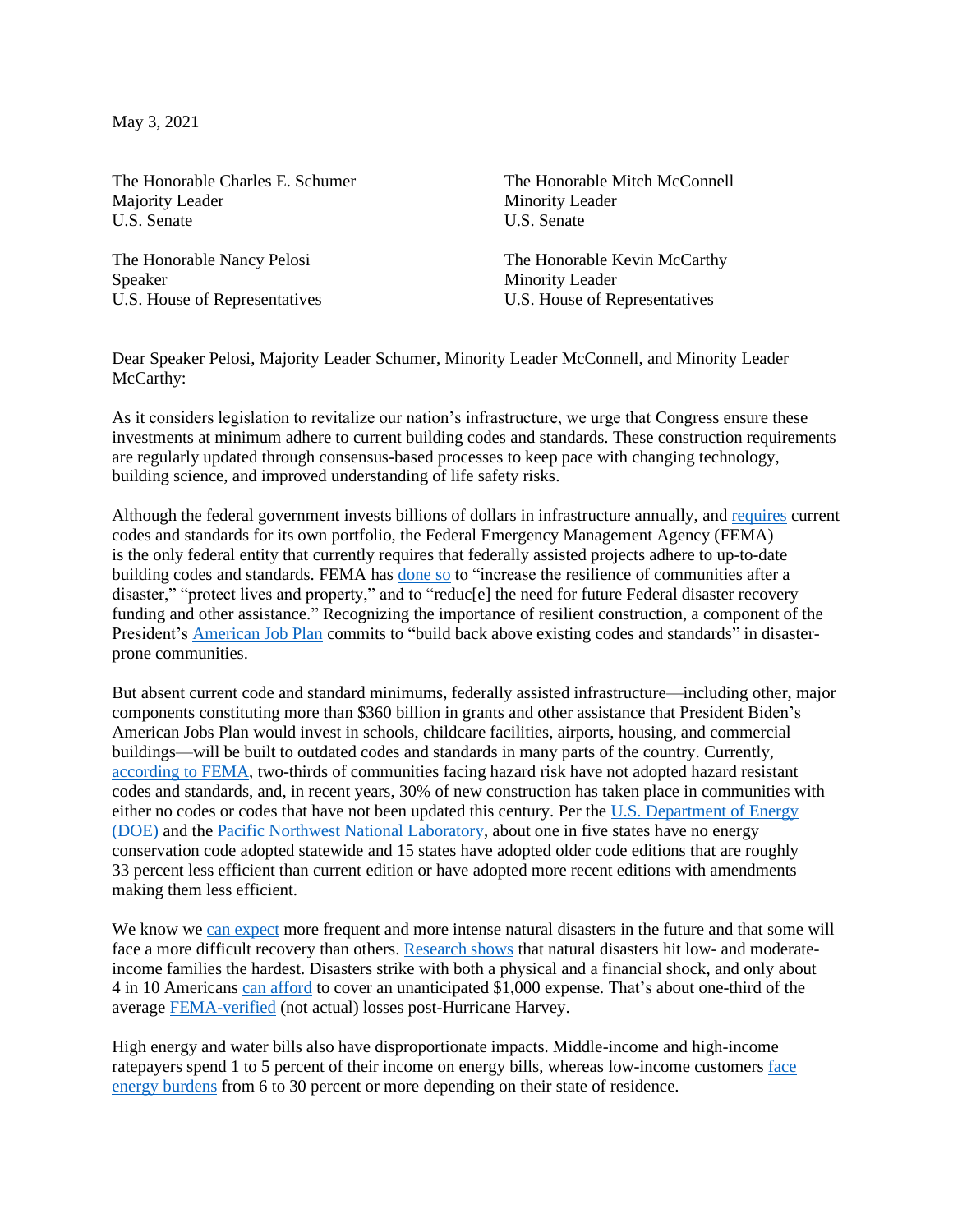[FEMA projects](https://www.fema.gov/sites/default/files/2020-11/fema_building-codes-save_brochure.pdf) that if all future construction adhered to current codes, the nation would avoid more than \$600 billion in cumulative losses from floods, hurricanes, and earthquakes by 2060. The National Institute of Building Sciences [estimates](https://www.nibs.org/projects/natural-hazard-mitigation-saves-2019-report) that building to modern building codes saves \$11 for every \$1 invested through earthquake, flood, and wind mitigation benefits, while retrofitting 2.5 million homes in the wildland urban interface to wildfire codes could provide a nationwide benefit-cost ratio as high as \$8:\$1. These benefits represent avoided casualties, property damage, business interruptions, first responder and annual homeownership costs, and are enjoyed by all building stakeholders—from governments, developers, titleholders, and lenders, to tenants and communities.

Better built buildings [minimize](https://www.nibs.org/projects/natural-hazard-mitigation-saves-2019-report) repair and displacement costs and economic impacts following natural disasters, [reduce](https://downloads.regulations.gov/HUD-2019-0092-0233/attachment_1.pdf) the risk of loss, have better ventilation and indoor air quality, and cut energy and water utility bills. Keeping utility bills low also mitigates default risks, with one recent study finding that energy-efficient homes have a third less [risk of mortgage default.](https://www.imt.org/wp-content/uploads/2018/02/IMT_UNC_HomeEEMortgageRisksfinal.pdf) The Department of Energy [estimates](https://www.energycodes.gov/about/results) that robust energy codes and standards can save owners and occupants \$126 billion in avoided energy bills by 2040, with emission reductions equivalent to the annual emissions from 89 million homes. Those same codes and standards help [maintain internal temperatures,](https://www.urbangreencouncil.org/babyitscoldinside) permitting building occupants to more safely shelter in place for periods without power during extreme weather.

Given the heterogeneity in the adoption of hazard resistant codes and standards across our country, we believe federally assisted construction and infrastructure investments should at minimum adhere to up-todate codes and standards. That position is supported by [past FEMA Administrators from both parties,](https://thehill.com/opinion/energy-environment/441890-natural-disasters-could-be-far-less-damaging-with-better-building) the federal government's [National Mitigation Investment Strategy,](https://u7061146.ct.sendgrid.net/wf/click?upn=G62jSYfZdO-2F12d8lSllQB35pUhVvf8hVbg0P5Ja1-2BS6WonvkGHEyD3eqgBmXkizjK-2FanhWh-2BGHXfqI5X4eWqXOr366TJVMxCWYIN1p7XaPU-3D_8wgayx9ZeAZbpbS-2FCuwKkXXr4FQhFq4Bm-2BDcsHjwpzWRvrSrj56RDJI-2Fy4t7WF-2BaUcWM5pvP7QVUP0W3lDPFVy6gY5kBY8QRkvU68eTG6XT2X96olJNrtU-2FBDWqaG0K7QhoOisbwBr-2B2hHFUKJUCc4idrWQm33RAYpeoyS6WeB7VyEoqPDuPlG-2FyHTVKUQpyRx7Tdedd8jMSmJOAhteqdt5Lji1I-2FfvQsCQhjjzpwCgl0N3Z4jyl1-2Bh-2B3Q703U3EbTUymCVvbXHS-2FQsIKHIgVM2ca-2B3DWHAPnxDnIPgMEMQUhSttoiEl0zG40DuPkASWQhSFxc0N8bYUlMX4eXYeCt-2B8vAbAhX30e88XKjhbJRw-3D) and the still active [Disaster Risk](https://www.iccsafe.org/wp-content/uploads/FP-204-078-2.pdf)  [Reduction Minimum Codes and Standards Policy](https://www.iccsafe.org/wp-content/uploads/FP-204-078-2.pdf) that former FEMA Administrator Fugate put in place.

Schools, hospitals, housing, childcare facilities, airports, and other public buildings and amenities are all pillars of our communities and especially important in meeting the needs of vulnerable populations. Many of these buildings frequently serve communities as emergency shelters, which requires these facilities be resilient and well maintained. Ensuring they are constructed to modern codes and standards protects the people who use and occupy these structures as well as the federal government's own investment, is consistent with FEMA policy, and follows the federal government's requirements for its own buildings. To do otherwise, locks avoidable risk and inefficiencies into investments with lifetimes spanning 50 to 75 years, or more.

Modernizing our nation's buildings is a critical part of infrastructure revitalization. By requiring federally assisted construction adhere to current codes and standards, Congress can ensure this needed investment is well made.

Sincerely,

AEC Science & Technology, LLC Alliance for National and Community Resilience Alliance to Save Energy American Chemistry Council American Concrete Institute American Council for an Energy-Efficient Economy American Institute of Architects American Property Casualty Insurance Association American Shotcrete Association American Society for Healthcare Engineering American Society of Civil Engineers American Society of Interior Designers